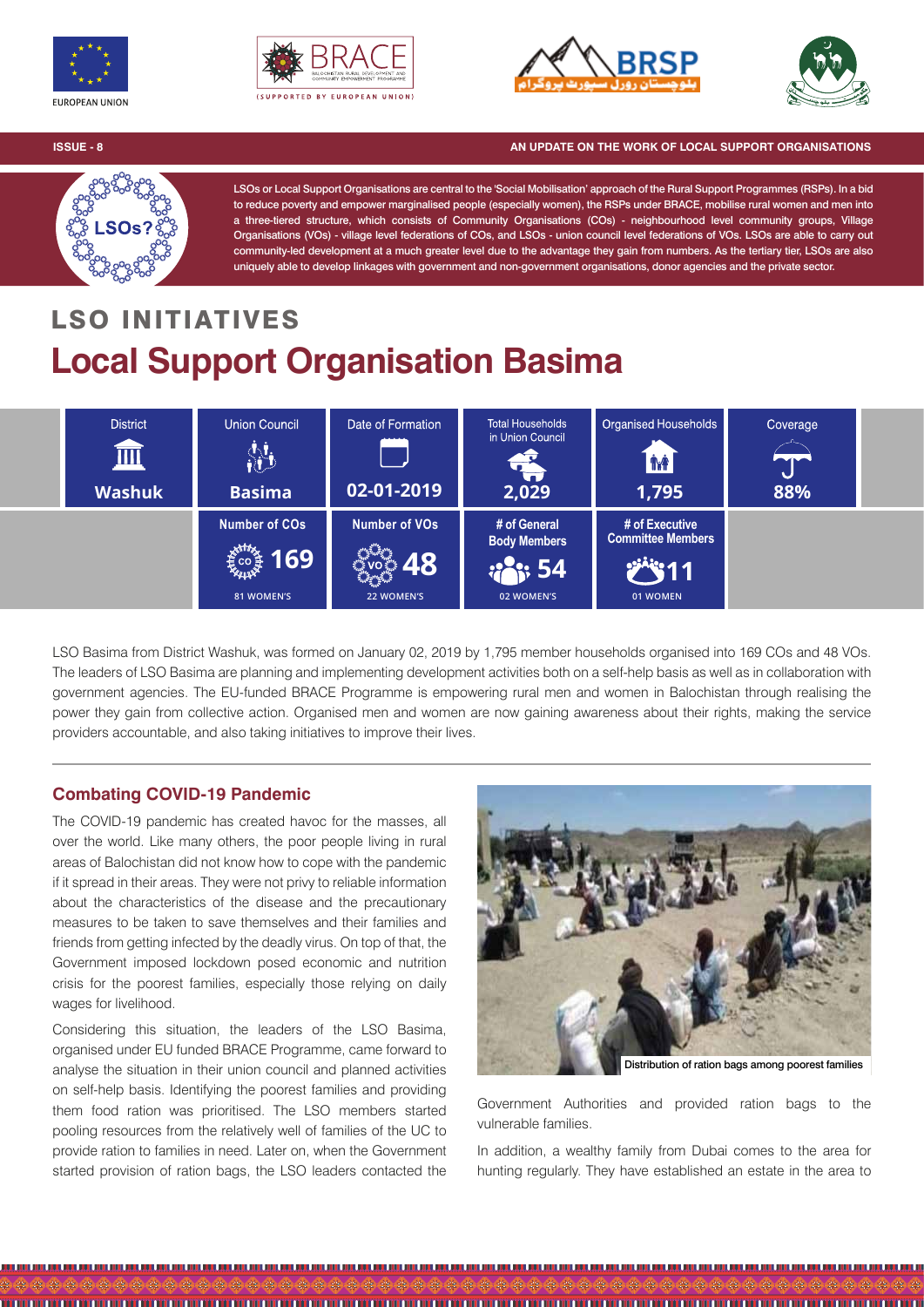grow wheat on it and distribute the Zakat among local poor people. The LSO leaders contacted them and received wheat from them to distribute it among poor families. In this way, the LSO leaders provided essential food items to 50 vulnerable families and ensured their nutritional safety.

Another critical issue they noticed was the fact that the communities were not receiving reliable information about the pandemic and its precautionary measures. To remedy this, they trained the Community Resource Persons (CRPs) on COVID-19 related basic information and asked them to deliver awareness sessions and hand washing techniques during the Community Awareness Toolkit (CAT) sessions in CO meetings. In addition to that, they made announcements from local mosques and conveyed COVID-19 related messages to general masses.

### **Vaccination of Livestock by Government Livestock Department**

Like in other rural areas of Pakistan, livestock is the second most common source of family income in rural Balochistan after farming. Livestock is the main source of milk and meat for their family members in UC Basima. Moreover, livestock is a strategic coping mechanism for the people of the area, as in the times of economic hardships and emergency, people sell their livestock to meet their financial needs. The people of UC Basima generally rear goats and sheep. However, communicable viral diseases were common in the domestic animals, causing reduction in milk production and body weight, and even death of the animals; this leads to heavy economic losses to the community. Earlier, the community members had no knowledge about vaccination of animals. But after getting organised in COs, VOs and LSO under the EU funded BRACE Programme, they learnt about Government Livestock Department and the services and supplies they had for the rural communities. Therefore, the LSO leaders visited the Livestock Department office and requested them for vaccination of their animals against the viral diseases. Subsequently, they sent their staff and started vaccinating domestic animals. So far, they have vaccinated 192 animals belonging to 70 beneficiary households.



Government Livestock Department

#### **Construction of Water Supply Project through linkages with MPA**

Availability of safe drinking water is a serious issue in many parts of Balochistan including UC Basima. Village Locho had no source of water supply. They used to fetch water from the nearest village which was at the distance of five km. Fetching water is often done by women, this meant that the women of the area had to spend several hours on a daily basis fetching water on donkeys. The LSO leaders approached their Member Provincial Assembly (MPA), briefed him about the difficulties of the villagers and requested him to establish a water supply project for the village on a priority basis. On the recommendation of the MPA, the Public Work Department installed a bore project and provided drinking water to the people in their own village. The project has not only improved the health and hygiene conditions for the villagers but has also saved significant hours of women's labour which they had to spend fetching water from a distance of five kilometres on a daily basis.



Water Supply Project in village Locho

#### **Spray against Locust to Save Crops and Fruit Orchards**

Locusts form enormous swarms that spread across regions, devouring crops and leaving serious agricultural damage in their wake. Since June 2019, the locust outbreak has been impacting eastern Pakistan. UC Basima was also attacked by locust in the year 2020 and the swarm destroyed crops and fruit orchards. The LSO leaders discussed the matter in their meeting and decided to get help from the Government. They visited the Plant Protection Department officials, briefed them about the intensity and spread of locust attack on their wheat, melon and cotton crops as well as on fruit orchards and asked them for technical guidance and help to control it in time. The Department sent a tractor fixed with a